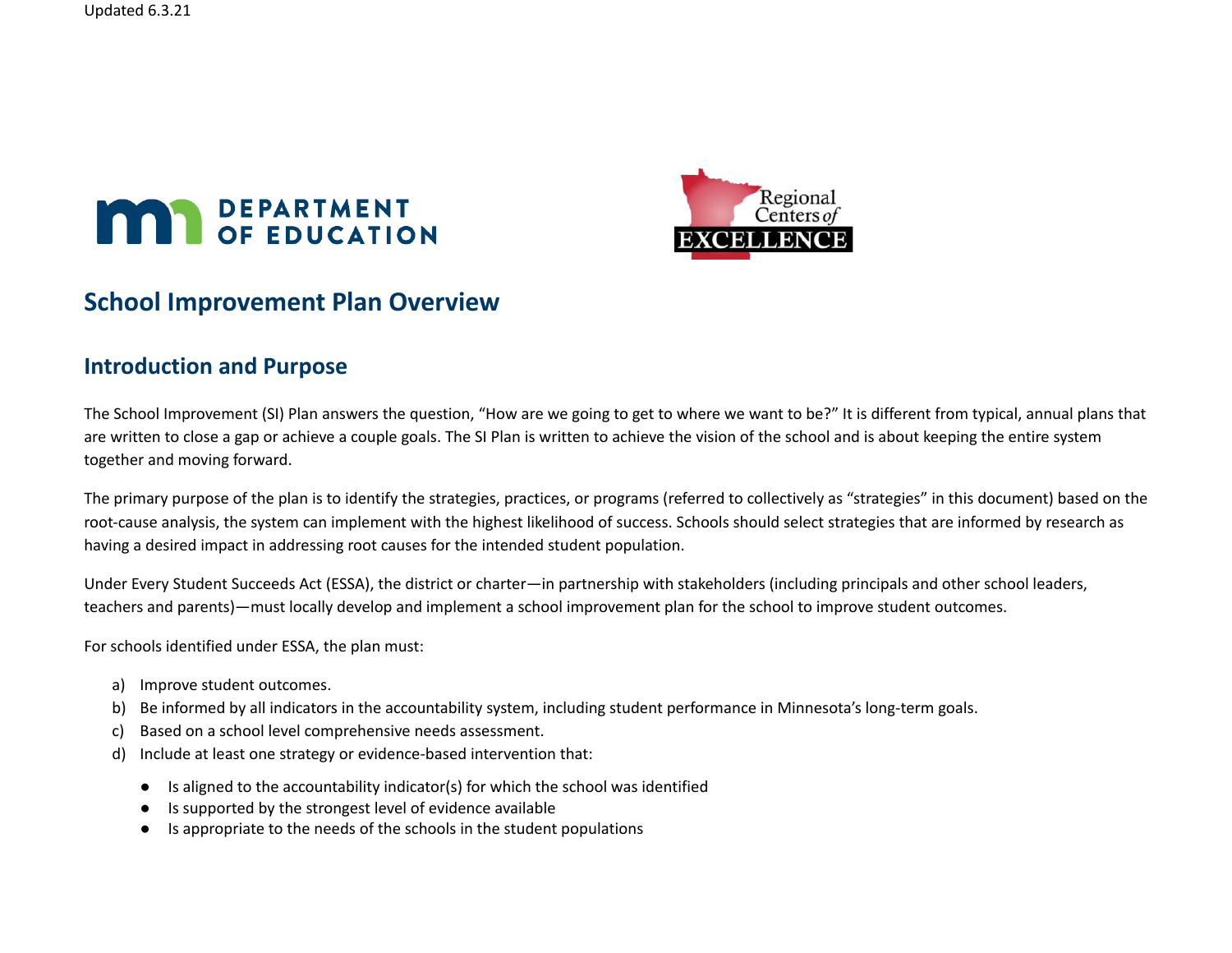- May be selected from a state provided list
- e) Include strategies to increase access to experienced, qualified and effective teachers for underserved students at the school and classroom levels.
- f) Identifies resource inequities, which may include a review of district and school level budgeting, to be addressed through implementation of this plan.
- g) Be resourced appropriately.
- h) Describe how early stakeholder input was solicited and used plan development, and how stakeholders will participate in plan implementation.
- i) Be approved by the school, the district or charter, and the state (comprehensive support and improvement schools only).
- j) Are made publicly available, such as on a school or district website, with required materials under World's Best Workforce.
- k) Upon approval and implementation, is monitored and periodically reviewed by the state.

A school improvement (SI) plan is required for *each school* identified for support and improvement.

- Schools identified for Comprehensive Support and Improvement are required to submit a SI Plan to the Minnesota Department of **Education (MDE)** [submit PDF to [MDE.schoolsupport@state.mn.us](mailto:MDE.schoolsupport@state.mn.us)] **no later than March 1, 2019.** Your Regional Center of Excellence team member should be copied on this submission. This plan should already have been reviewed and approved by the district or charter prior to submitting to the state. Note: if the district or charter has a school improvement plan template they would prefer to use, they may do so provided the local template meets all of the state plan requirements as determined by a Regional Center Director or the Director of School Support at MDE.
- Schools identified for Targeted Support and Improvement (TSI) are not required to submit a CNA Summary Report to MDE. The district or charter has the sole oversite role for school improvement activities under Minnesota's ESSA plan. The state may conduct periodic audits of district and charter TSI activities including the SI Plan. Use of this SI Plan is encouraged but not required.

# **Outcome**

The SI Plan identifies what will be done, how it will be done, when it will be done, why it will be done, and who will do it is at the heart of an action plan. Aligned with the existing strengths and resources within a district/school, and their readiness, the action plan will have a high likelihood of success.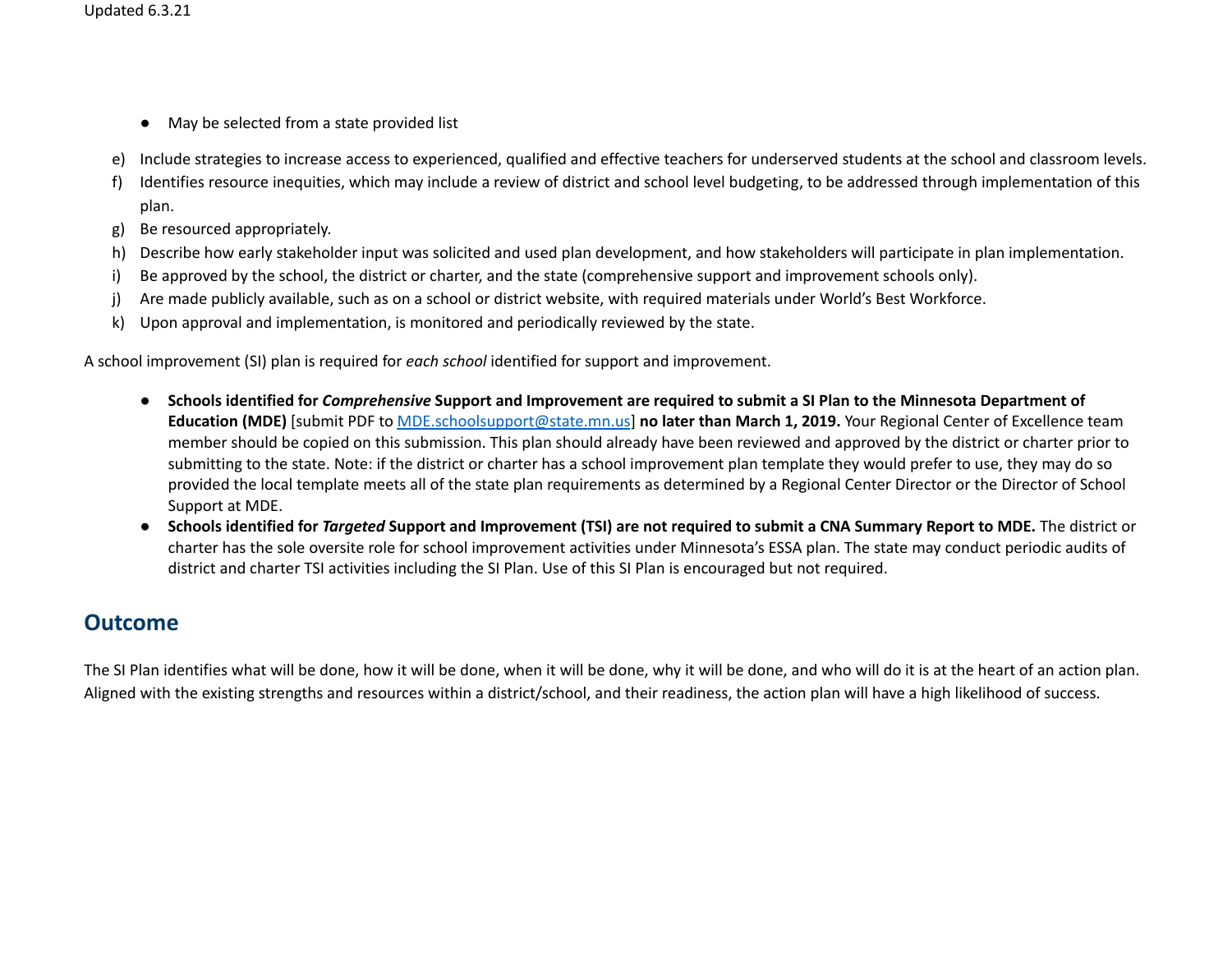## **Preparation and Materials**

In advance, a full review of the process, protocols, and supporting documents is important. This includes:

- "School Improvement Plan Template"
- "Hexagon Tool"
- Determining a stakeholder communication/engagement plan

## **Who Should Be Involved**

A school level school improvement team should be established that includes voices of educators, staff and community. District or charter staff should be represented on this team or have clear communication links established between the school and its district or charter. The school improvement team is accountable for making the school improvement work happen, including the development and implementation of the SI plan.

## **Time**

To do this process with fidelity

- Preparing: includes the time to review all documentation, and identification of stakeholders outside of the system to engage in the process. 1-2 hours
- Strategy, practice, program research: includes the time to research all possible options that can be used to remove the identified/hypothesized root-cause(s) and support the vision of the system. Depending on the time of year and availability of leadership/staff, the research should take from one to two weeks.
- Strategy, practice, program selection: Using the hexagon tool, find which option(s) the system is most ready to implement. 2-8 hours.
- Creating the SI Plan: 4-8 hours.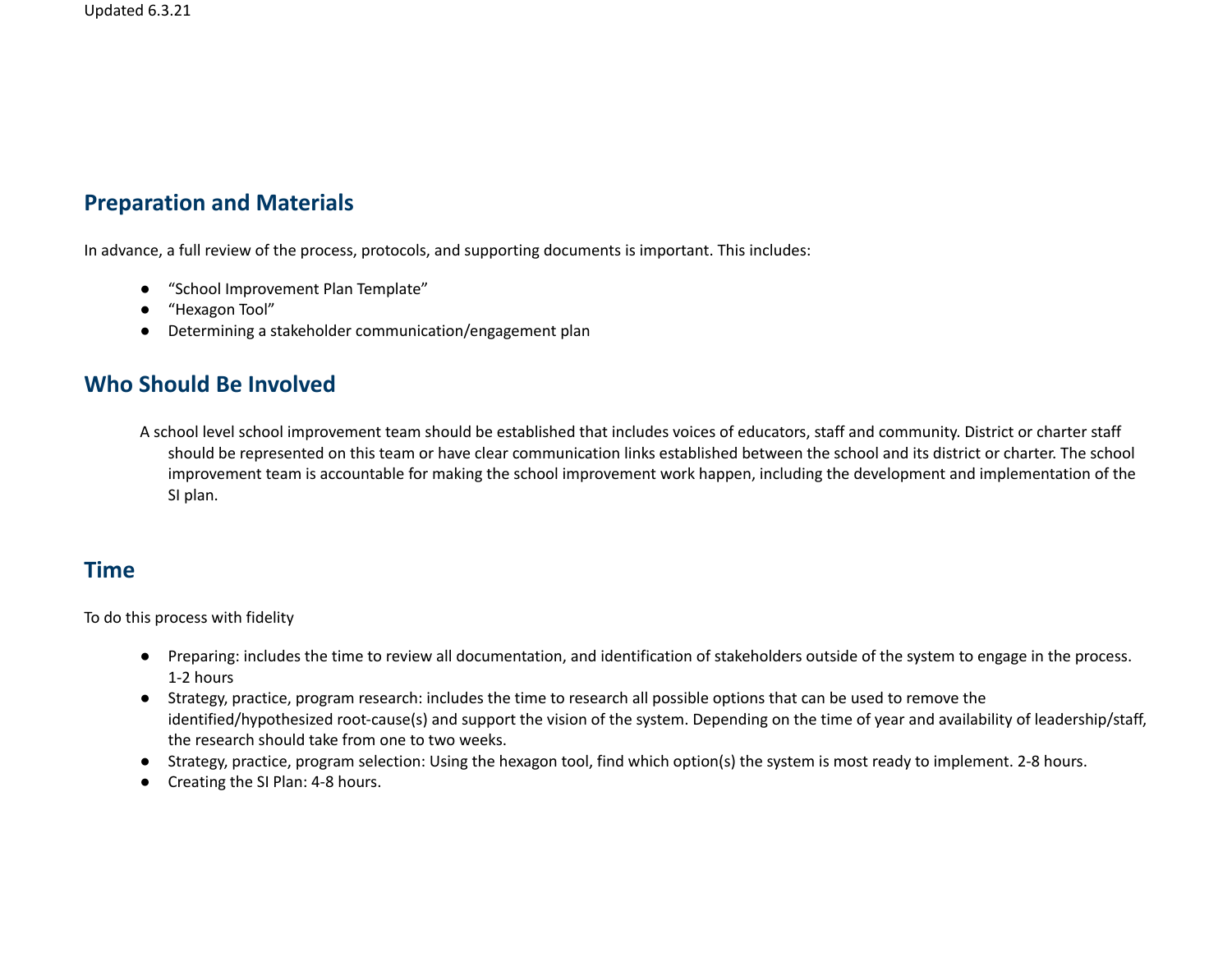● It is important to note that there may be time needed (possibly multiple days) between steps to allow for any work or research needed to inform the next step.

## **Directions Overview**

### Preparing

● Review all documents associated with the SI Plan and strategy selection. Determine how to communicate with and engage all stakeholders, within and outside of the school system.

#### Strategy, practice, program research

- Research all possible options that can be used to remove the identified/hypothesized root-cause(s) and support the vision of the system.
- Where possible, compare research of similar school systems with similar demographics and student groups.

#### Strategy, practice, program selection

● Using the Hexagon tool from NIRN (see citation below), select the strategy, practice, or program that is identified as being the best fit for the system.

Creating the SI Plan

- Ideally, the plan will be written to meet goals over a two to three year cycle, with the plan being updated or modified annually.
- The SI Plan consists of the baseline data, goals, objectives, selected strategy, activities to implement, person(s) responsible for each activity, how the success of each activity will be measured, what resources are needed, due dates, and when activities will take place on the timeline.
	- o In the "Plan for Strategy" sections, be sure to consider and include all actions that will be associated with successful implementation of the strategy. To add rows in this section, place the curser on the right side of the bottom row and click the "return" or "enter" button on your keyboard.
- The plan must include the activities for implementing and monitoring fidelity of the strategy.
- The plan must include stakeholder communication and engagement strategies and plans.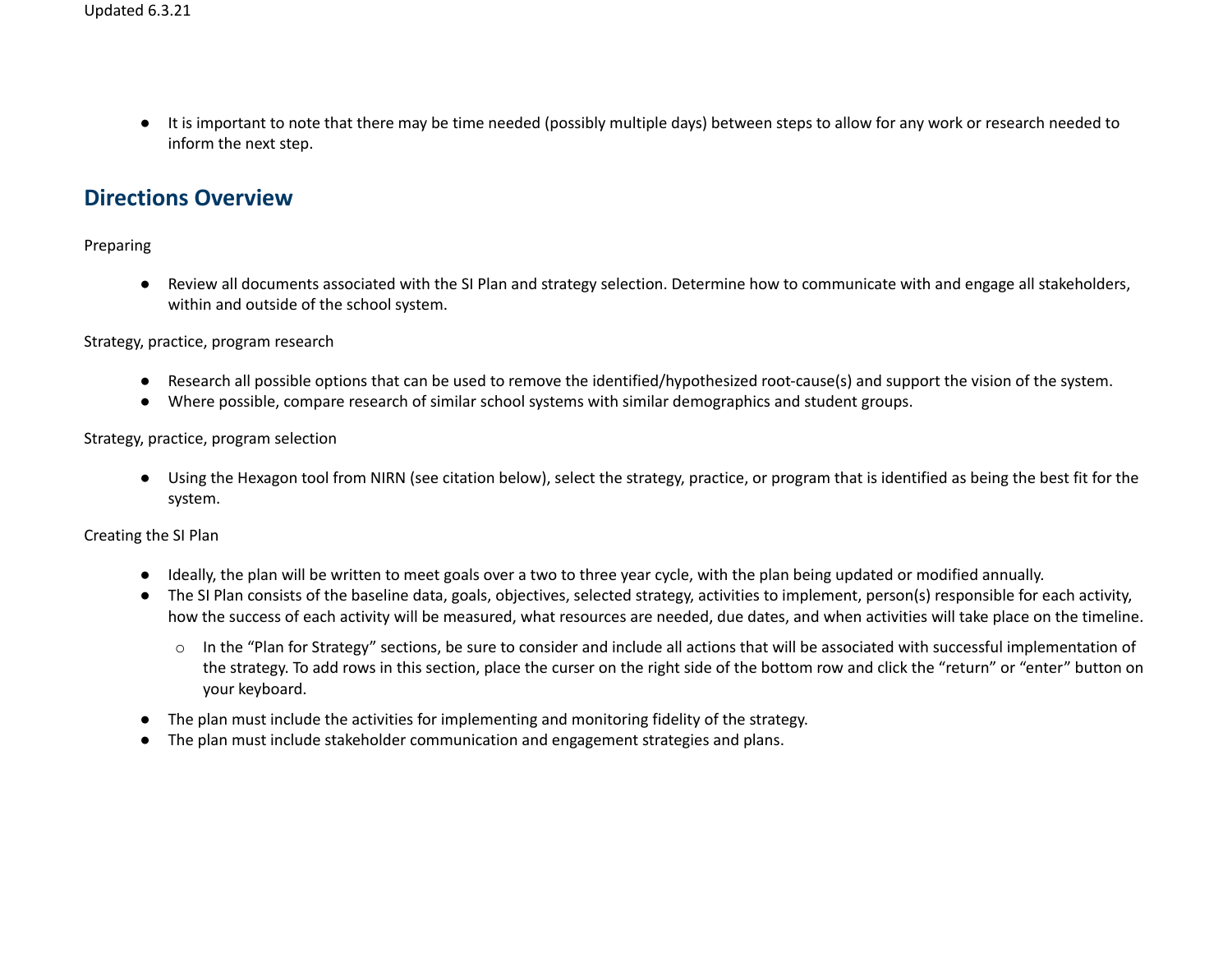## **Leading the Conversation**

- Using the SI Plan Template, leadership will ensure that all parts are completed, including all items under the "Plan for Strategy" section.
- Facilitating the process can be done in many ways. It is important to use protocols that allow for all stakeholder voices to be shared when determining all actions to implement a strategy.

# **Modifications or Variations**

Describe options for use:

- Ideally, the plan will be written to meet goals over a two to three year cycle, with the plan being updated or modified annually. However, it may be written for an initial one year cycle if:
	- o There was not enough data to complete a root-cause process. In this case, a strategy may be used based on the best hypothesis and additional data collected to revisit the root-cause process.
	- o Due to other factors within the system, a one year goal is in the best interests of the system.
- Delegating strategy research to multiple people can save time on the research step of the process.
- A system may select only one strategy to implement, but may select up to three. It is recommended that a system not try to implement more than three strategies in a given year.

# **Citations**

- Bernhardt, V. L. (2018). *Data analysis for continuous school improvement*. New York, NY: Routledge.
- NIRN The National Implementation Research Network. (n.d.). Retrieved from http://nirn.fpg.unc.edu/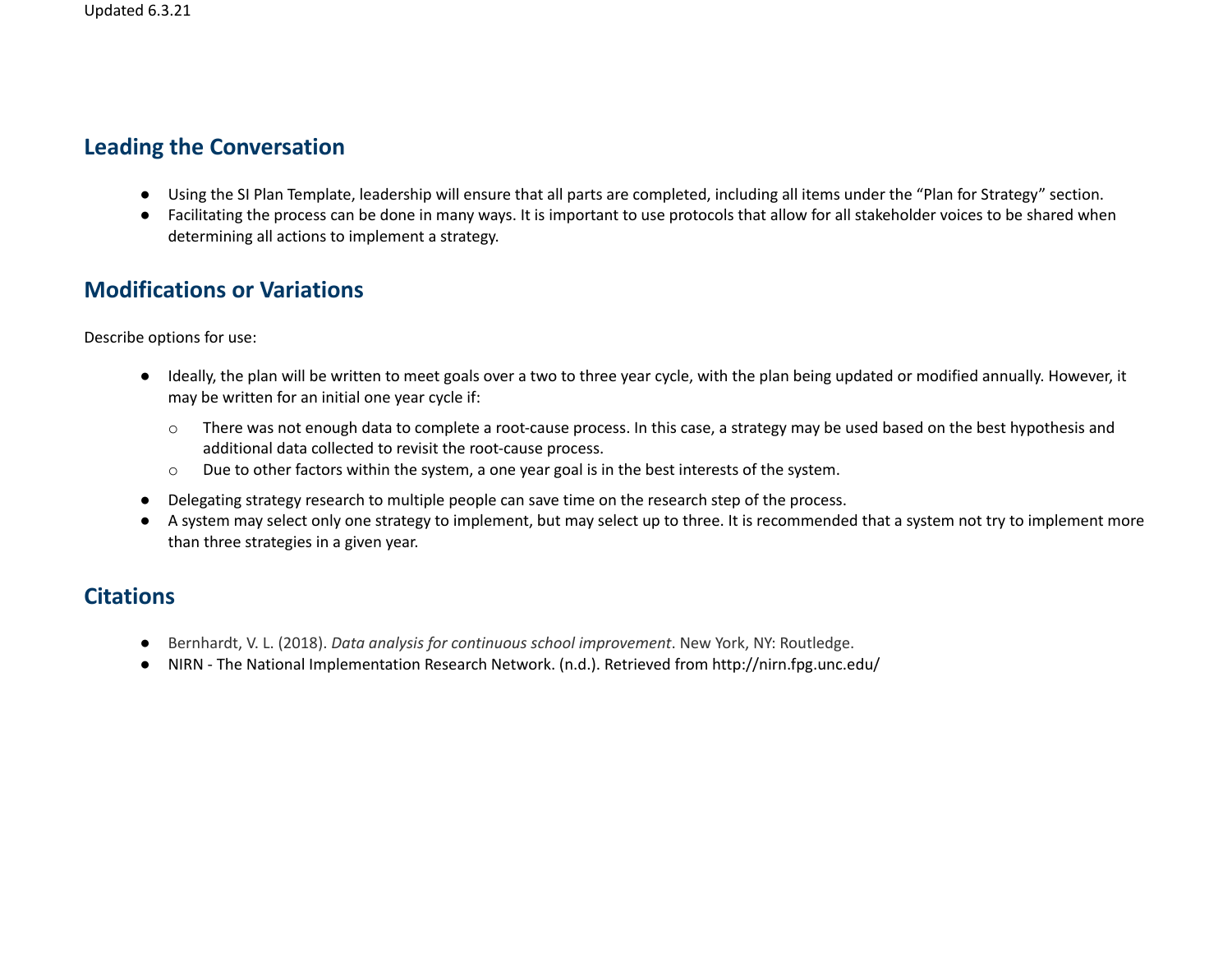# **School Improvement (SI) Plan**

The purpose of the school improvement (SI) plan is to lay out the vision, including strategies and actions, person(s) responsible, measurement, costs/funding sources, timelines, and anything that must be considered. The SI Plan will move the system forward to the vision. The SI Plan is work done in the [INSTALLATION](http://nirn.fpg.unc.edu/learn-implementation/implementation-stages/installation) stage. Using what is learned through the [EXPLORATION](http://nirn.fpg.unc.edu/learn-implementation/implementation-stages/exploration) stage, the leadership team can acquire or repurpose needed resources for implementation.

### **Contact Information**

| <b>District or Charter Information</b>                                                 | <b>District Phone, Fax, Email</b>          |
|----------------------------------------------------------------------------------------|--------------------------------------------|
| Name of Charter or District: West Central Education District ALC                       | Supt/Director Phone: 320-352-2284 ext 4121 |
| Superintendent: Laurie Fevig (Executive Director and Director of<br>Special Education) | Supt/Director Email: Ifevig@wced6026.com   |
| District Address: 903 State Road Sauk Centre, MN 56378                                 | District/Charter Fax: 320-352-3404         |

#### Who is the main contact at the district or charter level for the ESSA school support and improvement work?

| l Name of Main Contact: Tara McLellan     | Role in District/Charter: Principal    |
|-------------------------------------------|----------------------------------------|
| <sup>1</sup> Phone Number: 320-256-7836 · | E-mail Address: tmclellan@wced6026.com |

| <b>School Information</b>                                                                                     | <b>School Phone, Fax, Email</b> |
|---------------------------------------------------------------------------------------------------------------|---------------------------------|
| School Name, Number and Grade Span: West Central Education<br>District 6026, Area Learning Center grades 6-12 | Phone: 320-256-7836             |
| School Address: 9 West 2nd Street South Melrose, MN 56352                                                     | Fax: 320-256-7812               |
| Principal: Tara McLellan                                                                                      | Email: tmclellan@wced6026.com   |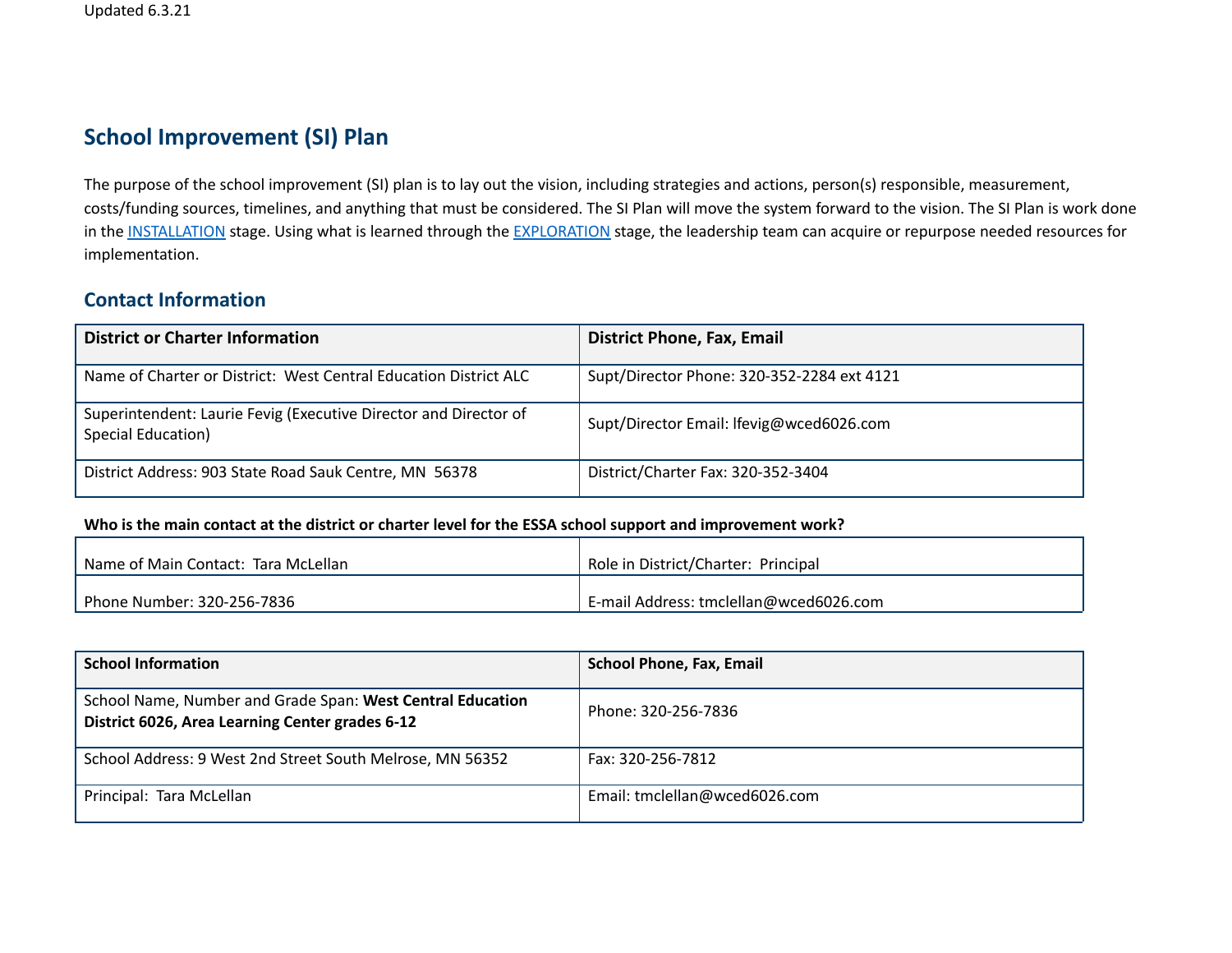### **Who is the main contact at the school for the ESSA school support and improvement work?**

| Name of Main Contact: Tara McLellan | Role in School: Principal              |
|-------------------------------------|----------------------------------------|
| Phone Number: 320-256-7836          | E-mail Address: tmclellan@wced6026.com |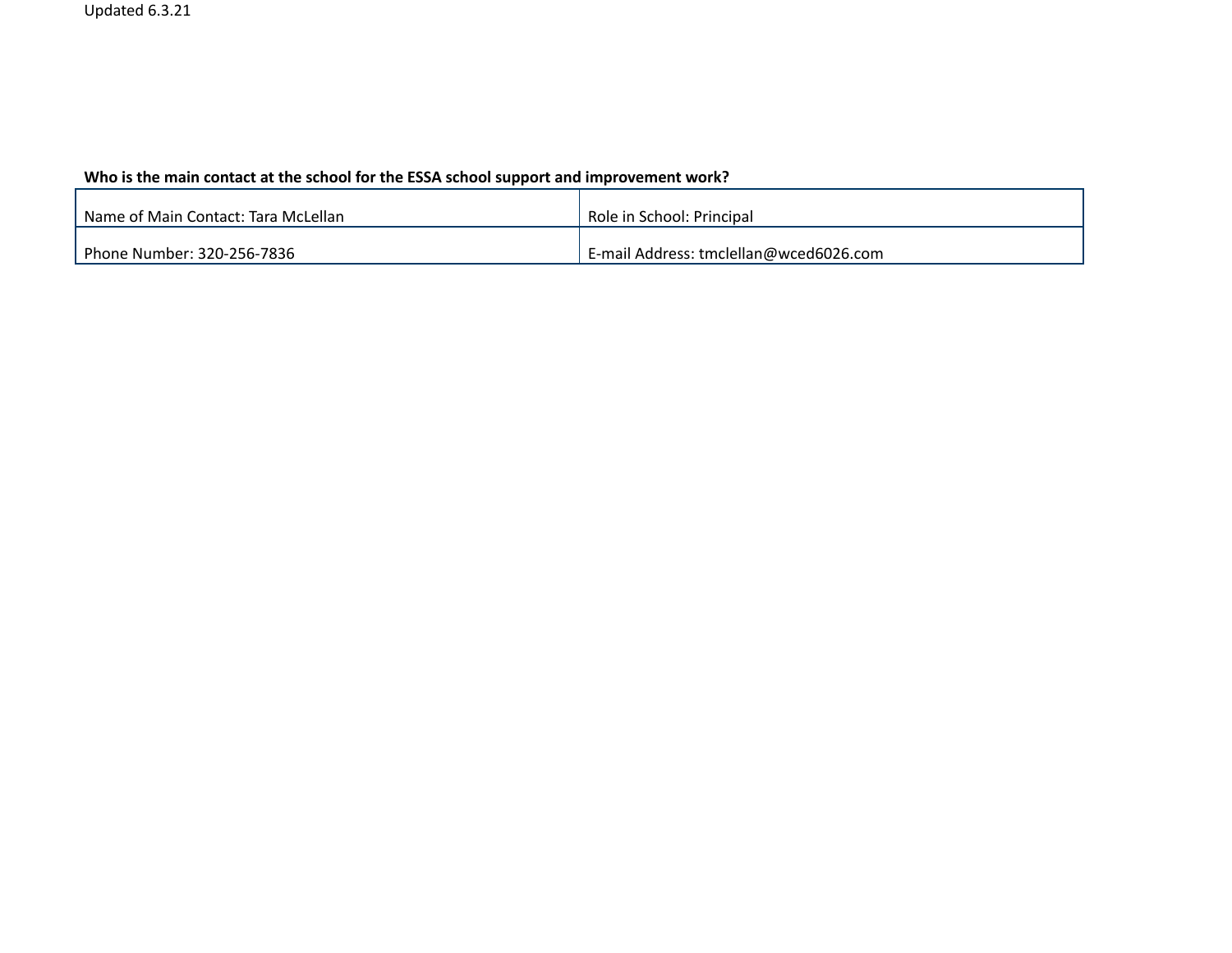### **Stakeholder Engagement and Communications Plan**

#### **Describe your stakeholder engagement activities and how you will communicate with stakeholders.**

Students and parents are interviewed during a mandatory individual enrollment meeting prior to attending any classes. Students share their educational history and what they believe are their barriers to academic success.

Student complete a survey during advisory in October to identify any barriers to school attendance and the ability to work on academic work outside of school. Survey results are shared with staff.

Students will complete the Clear Path assessment of their academic resiliency that covers the following areas:

- **Importance of Education** refers to the degree to which students perceive education and college as being valuable to their future success
- **Confidence** refers to the student's academic self-efficacy, or the degree to which a student feels capable of successfully performing a variety of school-related tasks.
- **Connections** refers to perceived availability of social support.
- **Stress** refers to one's ability to conserve emotional, psychological, and behavioral resources.
- **Well-being** refers to the level of psychological and emotional distress experience by a student. Living in situations characterized by high cumulative risk can result in chronic stress and health concerns.
- **● Intrinsic Motivation** refers to the degree which a student is self-determined.

Parent are asked to complete a survey at fall conferences to identify the following:

- Parent(s) primary contact information, including preferred method of contact (phone, text, email).
- Parent availability to help their student with school work.
- Parent understanding of how credit is earned at the Area Learning Center.
- What the parent identifies as what their student does well.
- What the parent's number one concern is for their student.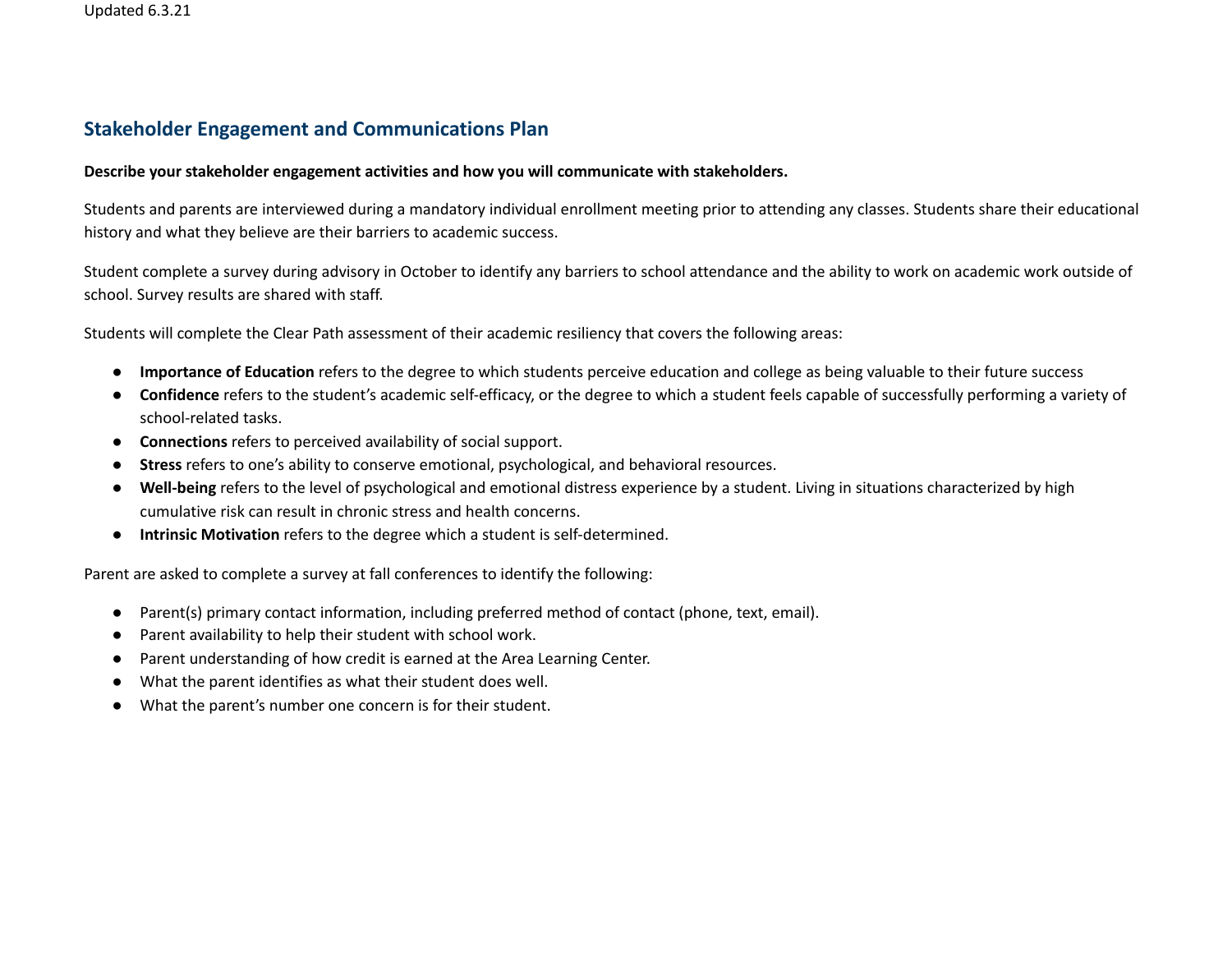| When will the<br>communication<br>take place | What is the message                                                                                                                                                                                                                                      | Who is the audience                                                                                              | How will it be communicated                                                                           |
|----------------------------------------------|----------------------------------------------------------------------------------------------------------------------------------------------------------------------------------------------------------------------------------------------------------|------------------------------------------------------------------------------------------------------------------|-------------------------------------------------------------------------------------------------------|
| March 2019                                   | The improvement plan was shared with the<br>school board.                                                                                                                                                                                                | School Board                                                                                                     | The plan was shared along with a brief<br>verbal summary                                              |
| Fall 2019                                    | The ALC has an improvement plan<br>specific to increasing graduation rates.                                                                                                                                                                              | Parents, member districts,<br>community                                                                          | Form letter sent to families in the fall of<br>2019, letter posted on our website under<br><b>ALC</b> |
| Spring 2020                                  | The ALC shifted to distance learning in<br>March 2019 due to the COVID-19<br>pandemic. Communication shifted to<br>maintaining student engagement and<br>parental/guardian updates on<br>programming.                                                    | Parents/Guardians/Students/<br>Member Districts and<br>Communities                                               | Emails, Text Messages, REMIND system                                                                  |
| Summer/Fall of<br>2020                       | Three Learning Models (Distance, Hybrid<br>and In-Person) were created and discussed<br>with the 4 member districts participating in<br>this ALC. These plans were then shared<br>with families and students to prepare for<br>the upcoming school year. | Parents/Guardians/Students/<br>Member Districts and<br>Communities                                               | <b>Emails and Web-site</b>                                                                            |
| 2020-21 SY                                   | As directed by the Governor's Executive<br>Order, all schools were required to monitor<br>local and regional COVID-19 data to<br>determine which Learning model to<br>implement. These changes took place at<br>different times throughout the year.     | Exec. Director/Board<br>of Education<br><b>Participating District</b><br>$\bullet$<br>Leadership<br>School Staff | Presentations<br>Emails<br>Calls/Text Messages                                                        |

Use the following table to outline a communications plan for the ESSA support and improvement work.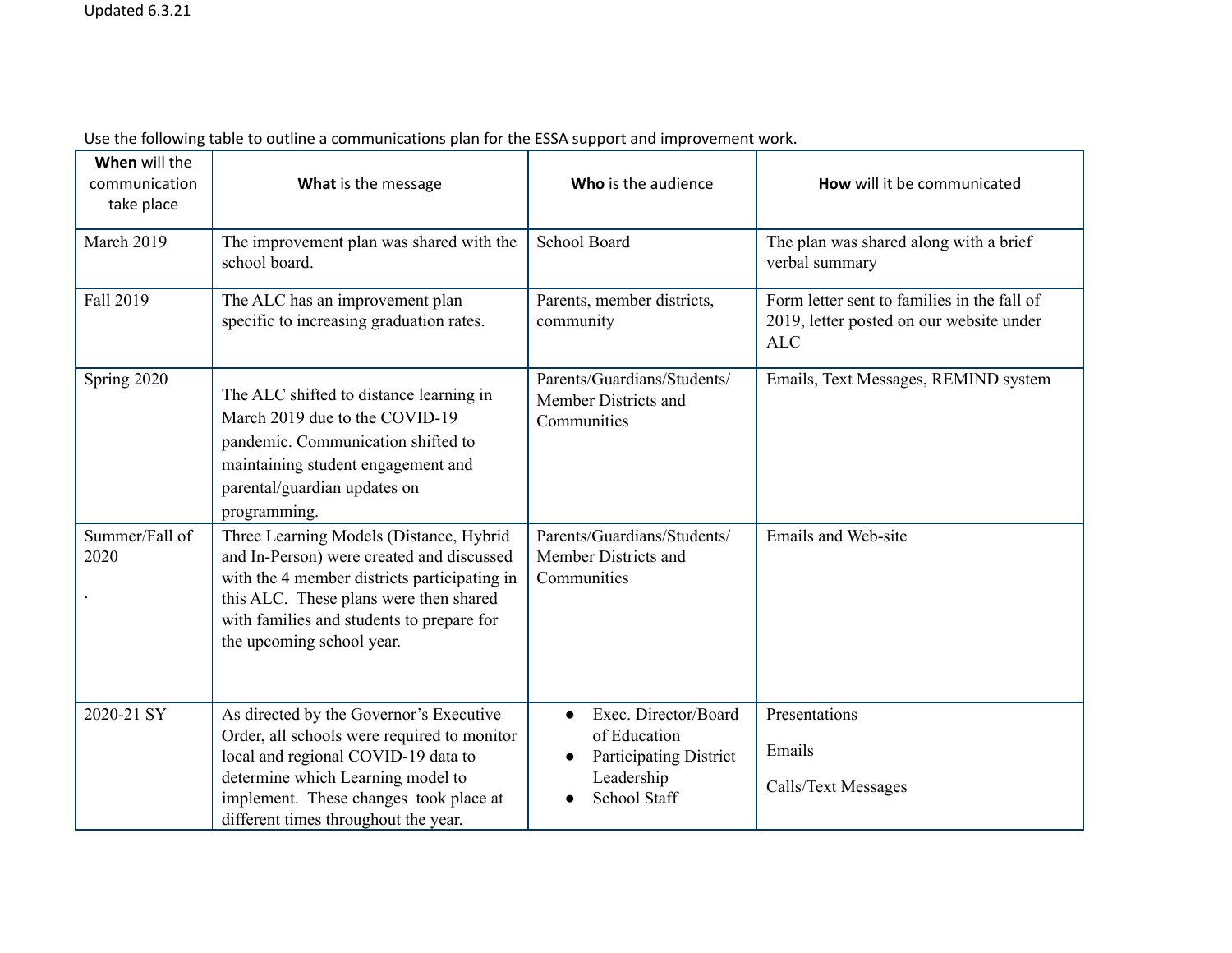|                           | Ongoing communication was a necessity<br>in these transitions,                                                              | Community/Families/<br>$\bullet$<br>students      | <b>REMIND</b> system |
|---------------------------|-----------------------------------------------------------------------------------------------------------------------------|---------------------------------------------------|----------------------|
| June 2021                 | Update the 2020-21 SY SIP to reflect the<br>4th year of identification goals and action<br>steps                            | <b>Executive Director and</b><br>Staff            |                      |
| <b>July 2021</b>          | Update the School Board on plans for the<br>2021-22 SY                                                                      | School Board                                      |                      |
| August/Septemb<br>er 2021 | Individual family and student surveys will<br>be introduced. Results will be shared with<br>the member districts and staff. | Staff/Parents/Students<br><b>Member Districts</b> |                      |
| November 2021             |                                                                                                                             | <b>Executive Director and</b><br><b>Staff</b>     |                      |
| February 2022             |                                                                                                                             | <b>Executive Director and</b><br>Staff            |                      |
| May 2022                  |                                                                                                                             | <b>Executive Director and</b><br>Staff            |                      |
|                           |                                                                                                                             |                                                   |                      |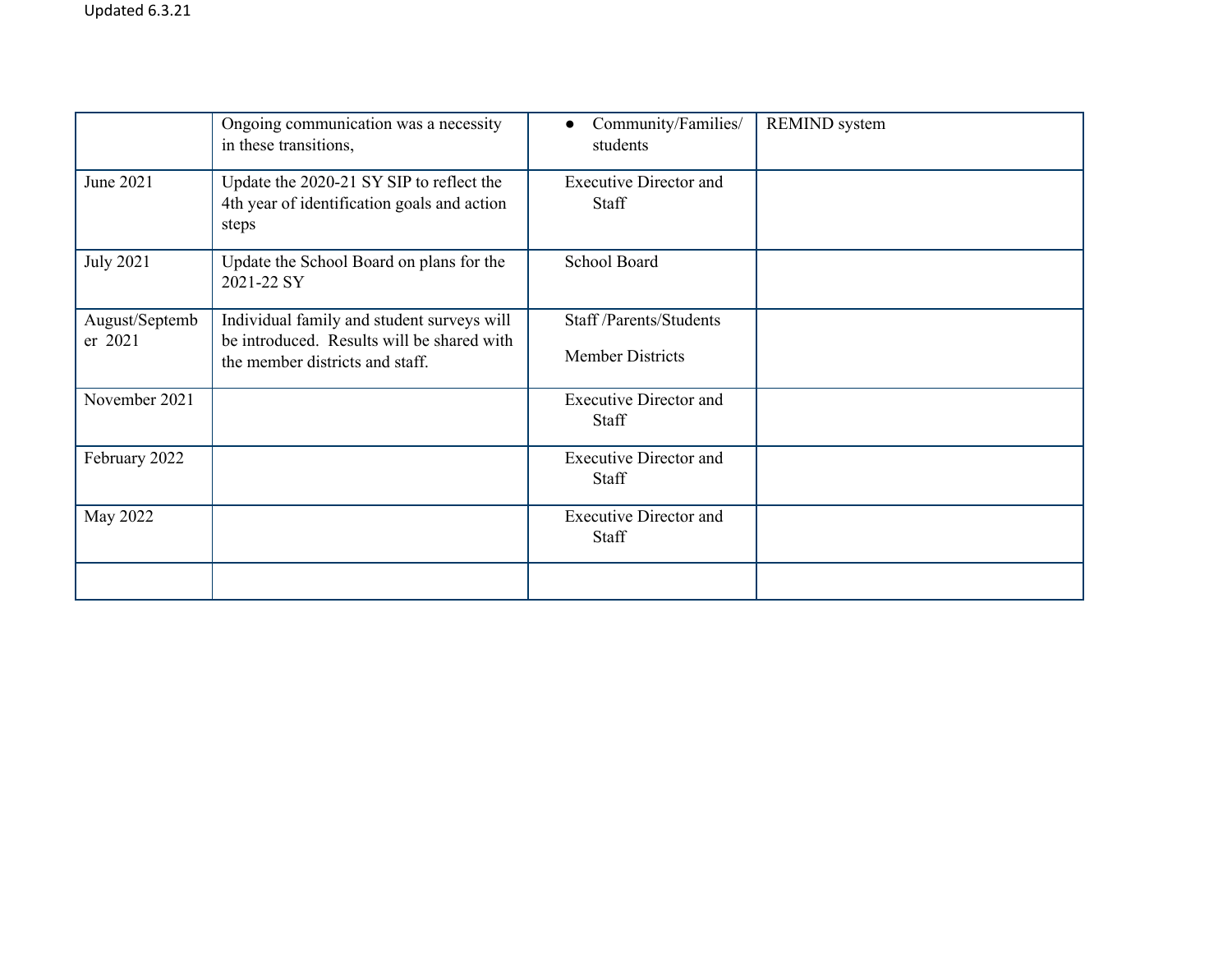### **School Improvement Strategy(ies)--Summary**

Identify the strategies, practices, or programs team has selected for implementation. This will be the focus of the school improvement effort the identification cycle (three years). It is strongly recommended that schools focus their school improvement effort and seek deep, consistent implementation of one or two strategies.

| Strategy #1                                         | if the strategy is an Evidence-Based Practice (EBP)<br>Click here                                                                                                                                                                                                   |
|-----------------------------------------------------|---------------------------------------------------------------------------------------------------------------------------------------------------------------------------------------------------------------------------------------------------------------------|
| The <b>Strategy</b> we are going to<br>implement is | Collect data to inform the local conditions of the root causes in the logic model for dropout prevention.                                                                                                                                                           |
|                                                     | Root Cause A: Students are disengaged from school and from curriculum that doesn't seem relevant to their<br>lives. Root Cause B: Students lack positive adult relationships (inside and outside of school) and caring<br>environments. Students feel disconnected. |
| to address (inform) these<br><b>Root-Causes</b>     | This strategy aims to further identify root causes in order to better inform strategies. We'll work to take it a<br>step further and use data to inform not only root causes (the "but why"), but also local conditions (the "but<br>why here").                    |
| Which will help us meet this<br>Goal                | Our goal is to have enough valid and reliable data in order to articulate local conditions for our logic model.                                                                                                                                                     |

| #2                                                    | Click here X if the strategy is an Evidence-Based Practice (EBP)                                                                         |
|-------------------------------------------------------|------------------------------------------------------------------------------------------------------------------------------------------|
| The <b>Strategy</b> we are going to<br>implement is   | <b>Check and Connect</b>                                                                                                                 |
| to address the <b>Root Cause</b>                      | Students lack positive adult relationships (inside and outside of school) and caring environments. Students feel<br>disconnected.        |
| Which will help us meet this<br>student outcome Goal* | Our first goal is to, through Check and Connect, increase our support under the following protective factors for<br>high school dropout: |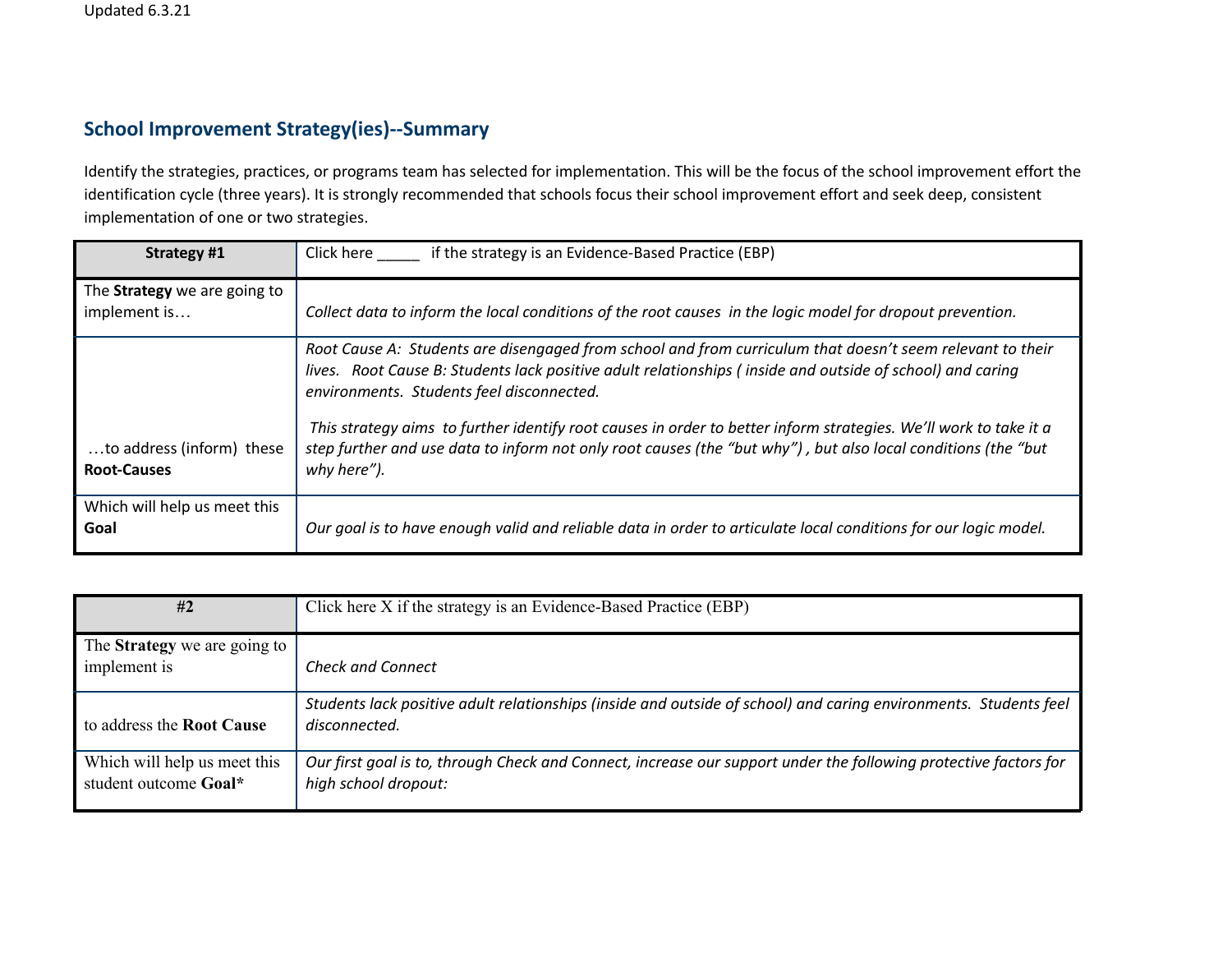| Promote a sense of belonging, caring and connection between students and school staff through<br>restorative discipline policies, mentorship, and a positive school climate.<br>2. Respond to the non-academic factors that influence school participation. Offer support, or<br>connections to the professional support students may need |
|--------------------------------------------------------------------------------------------------------------------------------------------------------------------------------------------------------------------------------------------------------------------------------------------------------------------------------------------|
| Our secondary goals are to increase attendance rates, decrease discipline instances, and increase students<br>course grades.                                                                                                                                                                                                               |

\*SMART (strategic, measurable, ambitious, rigorous and time-sensitive) goal template example: The three year average for ACCOUNTABILITY INDICATOR at SCHOOL NAME will increase from BASELINE DATA to TARGET DATA within THIS TIME PERIOD.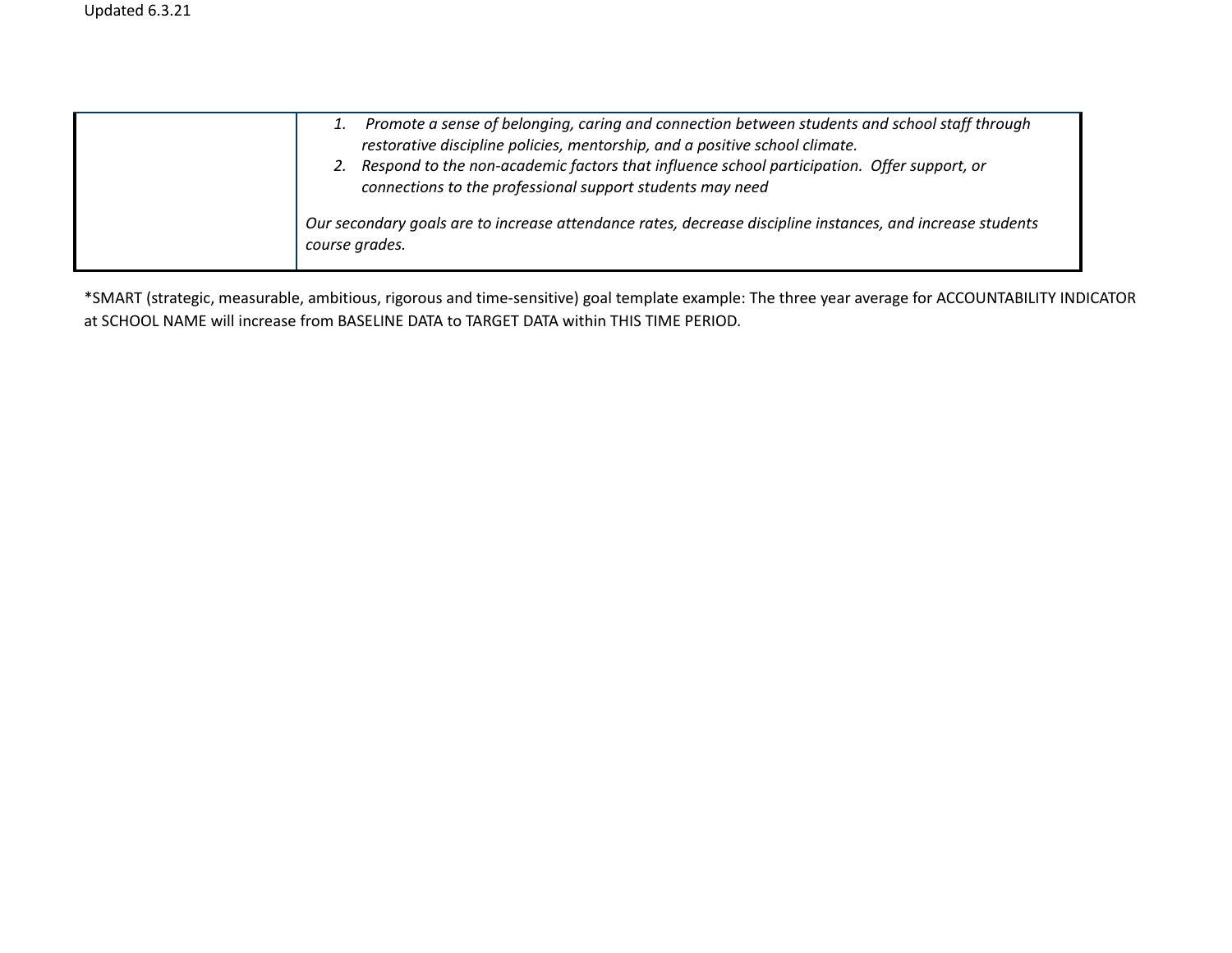# **Plan for Strategy #1**

**Strategy #1:** *Collect data to inform local conditions for our identified root causes.*

Goal: Our goal is to have enough valid and reliable data in order to articulate local conditions for our logic model.

| <b>Action Steps</b>                                                                                                                         | Person(s)<br>Responsible                    | <b>Additional Details</b>                                                                                                  | <b>Timeline for completion</b>                                                                                                                                                   | <b>Completed</b><br>(check when<br>complete) |
|---------------------------------------------------------------------------------------------------------------------------------------------|---------------------------------------------|----------------------------------------------------------------------------------------------------------------------------|----------------------------------------------------------------------------------------------------------------------------------------------------------------------------------|----------------------------------------------|
| <b>Conduct the Minnesota Student</b><br>Survey (MSS)                                                                                        | Tara McLellan                               | The survey will be given to<br>all students in all grades at<br>WCED.                                                      | Survey will be conducted in April.                                                                                                                                               | April 2019                                   |
| Organize the results of the MSS<br>survey in order to present them for<br>initial analysis by the leadership<br>team.                       | Naomi<br>Miranowski<br>and Tara<br>McLellan | Team will analyze results to<br>inform local conditions                                                                    | We'll wait for the state to send back the<br>results. We're hoping to have them early<br>summer and will have the presentation<br>ready for the leadership by September<br>30th. | September<br>2019                            |
| Identify data gaps. Team will<br>determine what data is still needed<br>to further inform local conditions<br>that wasn't gleaned from MSS. | Members of<br>the leadership<br>team        | Decided to gather<br>information on<br>Attendance<br><b>Behavior Incidents</b><br>Course Completion<br>- Pass/Fail numbers | Team will aim to complete this in the fall,<br>prior to November 1st.                                                                                                            | November<br>2019                             |
| Identify what data collection<br>methods are needed to fill data<br>gaps (i.e. additional surveys, focus                                    | Members of<br>the leadership<br>team        | Surveys/spreadsheet to<br>organize data for review                                                                         |                                                                                                                                                                                  | December<br>2019                             |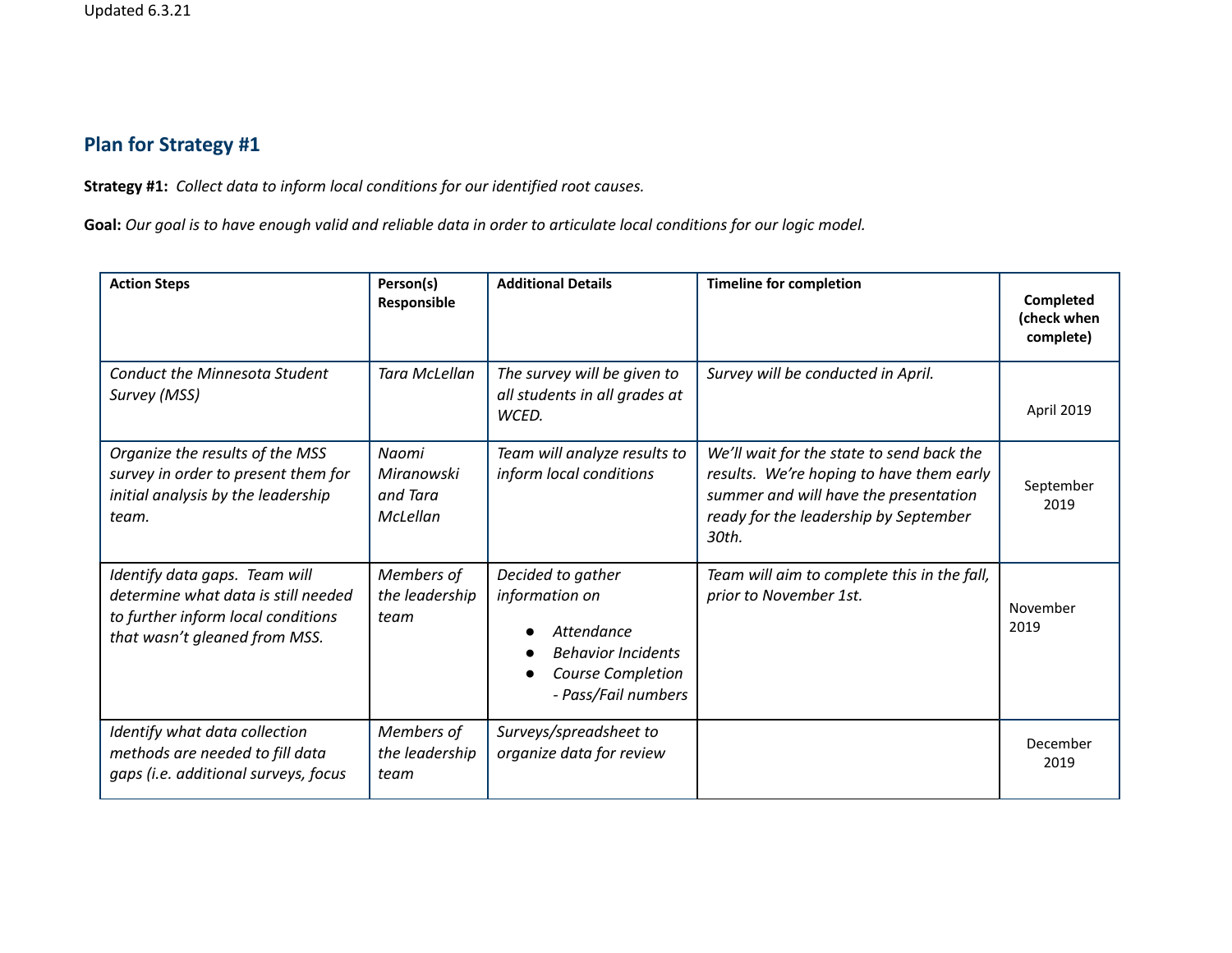| groups, or key informant<br>interviews).                                                                                                                                                           |                                                                 |                                                                                                                                             |                                                                                                                                                                                         |                                                                                                                                            |
|----------------------------------------------------------------------------------------------------------------------------------------------------------------------------------------------------|-----------------------------------------------------------------|---------------------------------------------------------------------------------------------------------------------------------------------|-----------------------------------------------------------------------------------------------------------------------------------------------------------------------------------------|--------------------------------------------------------------------------------------------------------------------------------------------|
| Organize additional data collection<br>efforts TBD                                                                                                                                                 | Tara                                                            |                                                                                                                                             | Teams will aim to complete this in the<br>fall, prior to February 1st.                                                                                                                  | Feb 2020                                                                                                                                   |
| Analyze additional data from<br>additional data collection efforts in<br>order to identify local conditions.                                                                                       | <b>Tara and Staff</b><br>-collaboration<br>at Staff<br>meetings | Pandemic Interrupted-<br>Parent/Guardian and<br>Student Surveys done for<br>distance learning were<br>completed.                            | Team will aim to complete this prior to<br>March 1st. Process started and then<br>entire school shifted to Distance<br>Learning in March 2020                                           | March 2020                                                                                                                                 |
| Define local conditions and begin to<br>identify strategies to combat those<br>local conditions.                                                                                                   | <b>Tara and Staff</b>                                           | Student Data reviewed.<br>Multiple staff members<br>assigned to make personal<br>connections with particular<br>students.                   | Assigned staff members will aim to<br>complete this process by November 1st.<br>These efforts will continue throughout<br>the SY. The focus will shift to the needs<br>of the students. | Pandemic<br>interrupted<br>these efforts in<br>March 2020-<br><b>Resumed work</b><br>on this in<br>October 2020<br>and will be<br>on-going |
| Complete logic model and record<br>the results of the intervention.<br>Revise the spreadsheet to track the<br>progress of each meeting with<br>students. Discuss with staff on a<br>monthly basis. | Tara, Staff                                                     | Multiple assigned staff<br>Tara and Loretta focused<br>on basic needs and SEL<br>Staff focused on<br>engagement academics<br>and engagement | Check and Connect is part of this process<br>and not a stand alone program at this<br>point. It has been embedded in the<br>work.                                                       | ongoing<br>through the SY                                                                                                                  |
| Update the School Improvement<br>Plan                                                                                                                                                              | Tara, Staff<br>and RCE<br>Advocate                              |                                                                                                                                             |                                                                                                                                                                                         | December 2020<br>and June 2021                                                                                                             |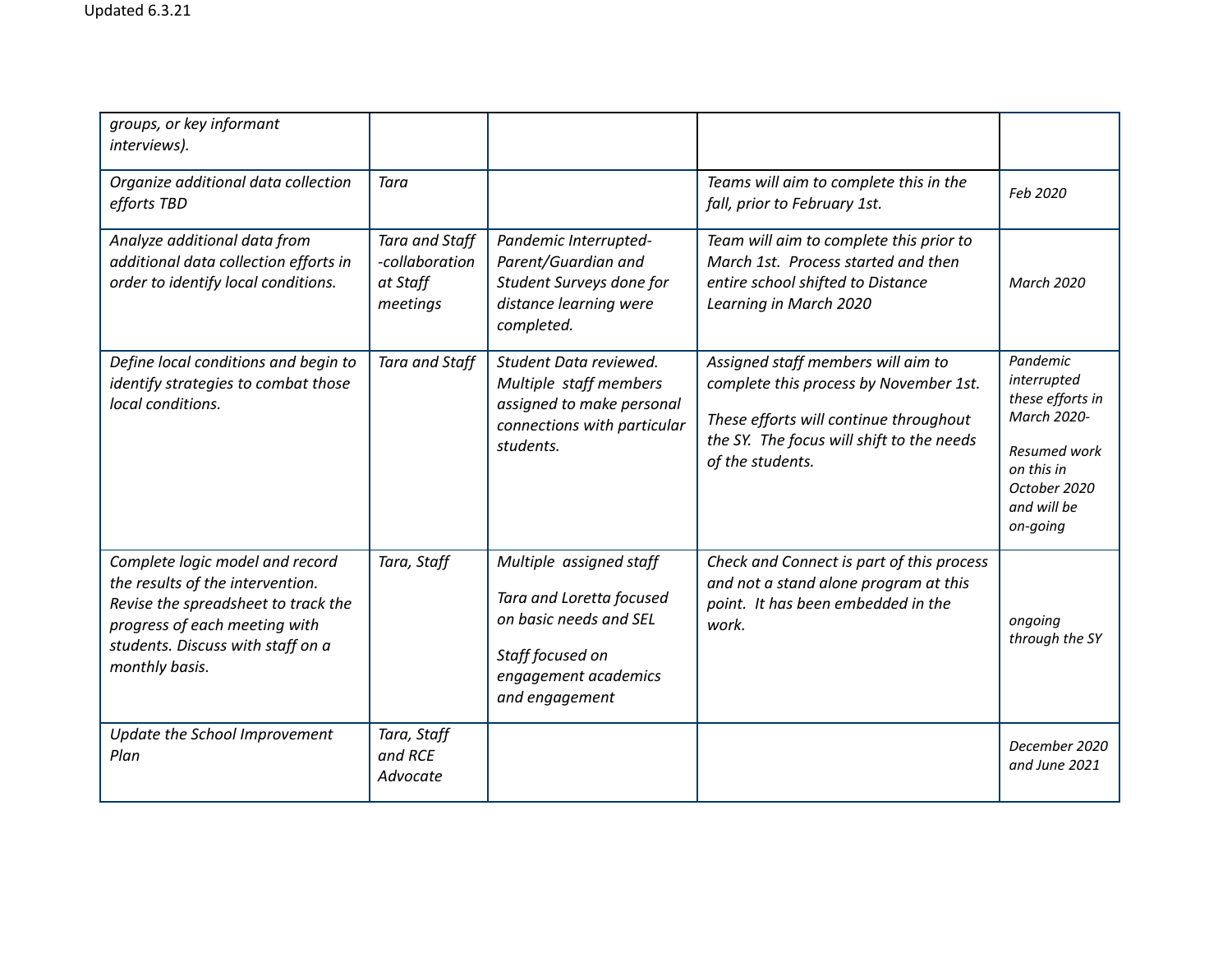| Year 4 of Identification Goals | Tara and RCE | Continue to move forward | CI Model in place, data reviews will be  |                |
|--------------------------------|--------------|--------------------------|------------------------------------------|----------------|
| developed                      | Advocate     | with the original goals, | done on a quarterly basis with all staff | Goals reviewed |
|                                |              | with review and          | during the 2021-22 SY                    | and updated in |
|                                |              | adjustments made on a    |                                          | June 2021      |
|                                |              | quarterly basis.         |                                          |                |
|                                |              |                          |                                          |                |

#### **Progress Toward Goal #1:** *(To be reviewed and completed at the end of each year)*

To what extent has the Strategy been implemented? What about the process went well, or not? What is the adult fidelity evidence of this?

- $\circ$  Due to the pandemic and our shift to Distance Learning this goal was impacted in a variety of ways. We continued to monitor student attendance data, student engagement data, student credit completion data and behavior incidents. As we shifted between distance learning, hybrid learning and in-person learning we narrowed our focus on attendance, credit completion and the SEL needs of our students and staff. We also explored, installed and have followed through with the initial implementation of a new Reading Intervention, Reading Plus. The online platform was a great match to our shift to distance learning and allowed students to engage in new technology to support growth in their literacy scores.
- o All staff members review the data at staff meetings on a quarterly basis and adjustments are made as needed to support students to be successful. The Principal monitors the data on a daily/weekly basis and connects with individual staff as needed to address any immediate needs or concerns. One noticeable difference we observed this year was the less frequent behavior incidents when in-person learning took place. This may be connected to the changes we made in scheduling, staff rotating rooms or the fact we focused on the SEL needs of students with more personalized instruction (Reading Intervention and paras check and connect efforts) and incorporating community building events for the students (tournaments). Students also ate lunch and interacted with teachers on a daily basis. These were all relationship building opportunities we felt impacted our school climate in a positive way.
- How has student achievement been impacted? What is the evidence?
	- $\circ$  Due to the pandemic this is hard to measure. Overall there was less success in credit completion but we had excellent gains in the area of literacy during the initial implementation of our new Reading Intervention, Reading Plus. This will continue into the 2021-22 SY.
- How will implementation be adjusted and/or supported moving into the next year?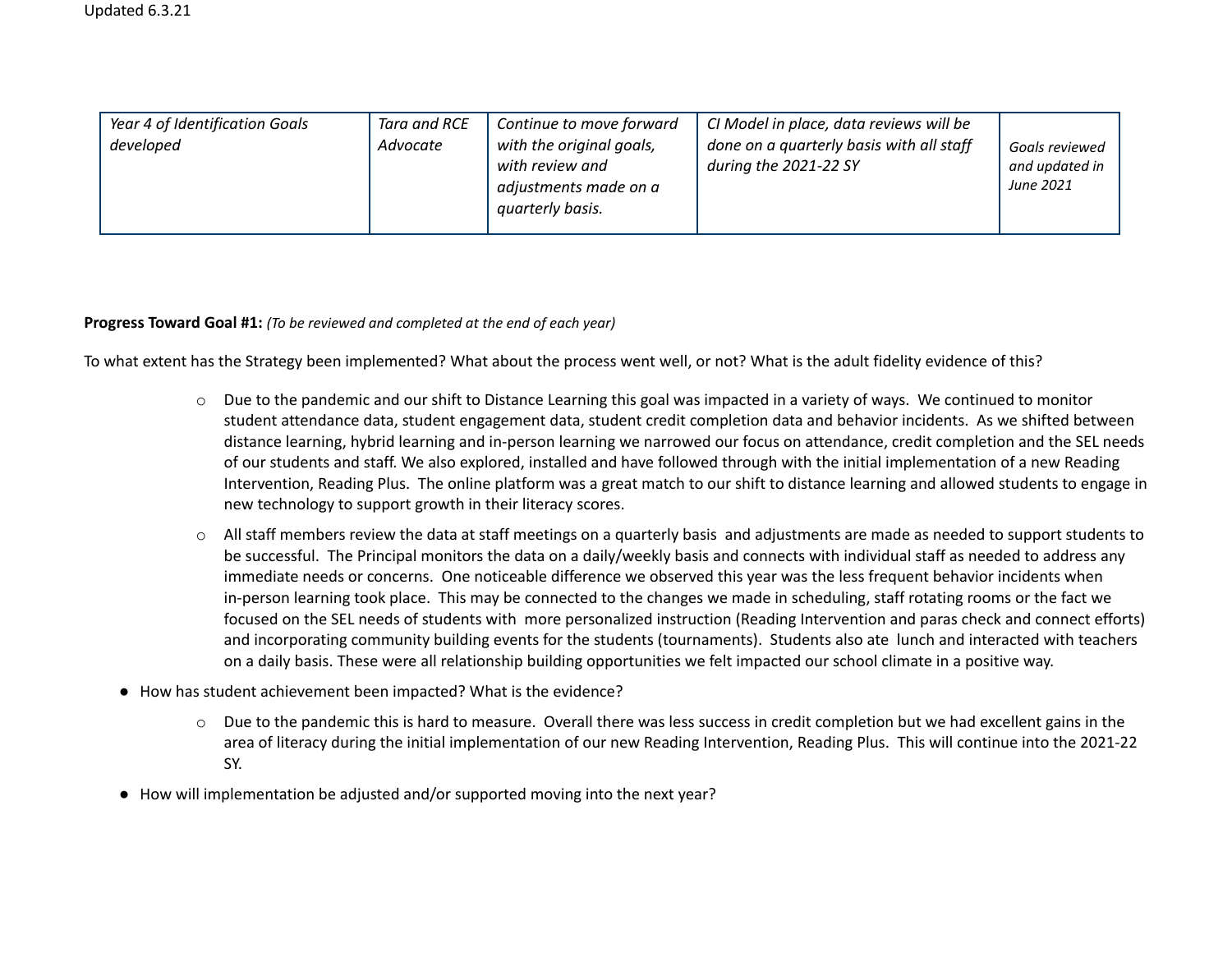- o We are looking forward to a full year of in-person learning next year to continue things that went well this year. We plan to continue many of the community building and shifts we made last year to continue the focus on SEL and relationship building between students and staff.
- o We will continue to monitor data on a routine basis and make adjustments as needed to support and respond to student needs.

### **Plan for Strategy #2**

#### **Strategy #1:** *Check and Connect*

Goal: Our first goal is to, through Check and Connect, increase our support under the following protective protective factors for high school dropout: Promote a sense of belonging, caring and connection between students and school staff through restorative discipline policies, mentorship, and a positive school climate. Respond to the non-academic factors that influence school participation. Offer support, or connections to the professional support students may need. Our secondary goals are to increase attendance rates, decrease discipline instances, and increase students course grades.

| <b>Action Steps</b>                           | Person(s)<br>Responsible     | <b>Additional Details</b>      | <b>Timeline for completion</b> | Completed<br>(check when<br>complete) |
|-----------------------------------------------|------------------------------|--------------------------------|--------------------------------|---------------------------------------|
| Review indicators of disengagement            | <b>MEIRS</b> Team            |                                | August 2019, 2020 and 2021     | See above                             |
| Identify students at risk of<br>disengagement | <b>MEIRS</b> Team            | Reviewed on a monthly<br>basis | Ongoing                        |                                       |
| Review resources for interventions            | MEIRS Team                   |                                | September; ongoing             |                                       |
| Get to know students/parents                  | <b>ALC Staff</b>             |                                | 1st 6 weeks of enrollment      |                                       |
| Use the "check" procedures                    | <b>MEIRS</b>                 |                                | Ongoing                        |                                       |
| Implement "connect"                           | Identified<br><b>Mentors</b> |                                | Ongoing and as needed          |                                       |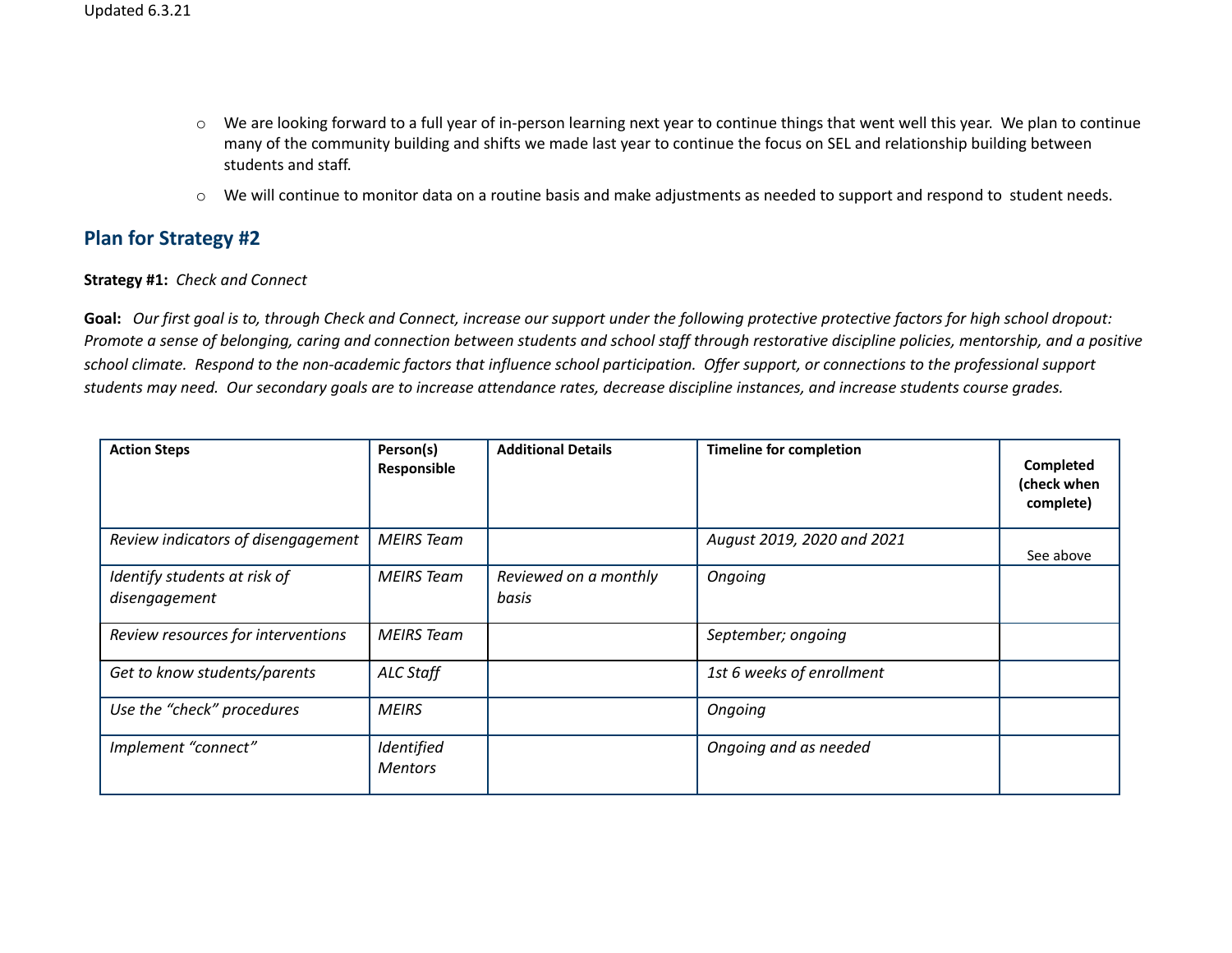| Strengthen family-school<br>relationship | ALC Staff                | Ongoing |  |
|------------------------------------------|--------------------------|---------|--|
| Monitor match, provide mentor<br>support | Mentors and<br>ALC staff | Ongoing |  |
| Evaluate program implementation          | <b>MEIRS</b>             | Ongoing |  |

### **Progress Toward Goal #2:** *(To be reviewed and completed at the end of year0*

See details above under Goal #1

# **December 2020 and June 2021 Updates**

| Additional Initiatives focused on SI | Strategy to implement                      | <b>Evidence of Progress</b>                                                              | Timeframe to check progress                                                                                                                                                                                                                                                                                                                                                                     |
|--------------------------------------|--------------------------------------------|------------------------------------------------------------------------------------------|-------------------------------------------------------------------------------------------------------------------------------------------------------------------------------------------------------------------------------------------------------------------------------------------------------------------------------------------------------------------------------------------------|
| <b>Trauma Informed Practices</b>     | Raising Awareness as a collective<br>staff | Help for Billy by Heather Forbes<br>Whole Staff Book Study<br><b>Staff Meeting Notes</b> | weekly- staff meetings<br>Complete by June 2021<br>Completed in May 2021<br>Next Steps: Taking the lead from<br>our school social worker to reflect<br>on interventions highlighted in<br>Classroom 180 (by Heather Forbes)<br>to support trauma informed<br>practices. The school social work<br>team participated in a PLC on<br>Classroom 180 and attended<br>workshop training with Heather |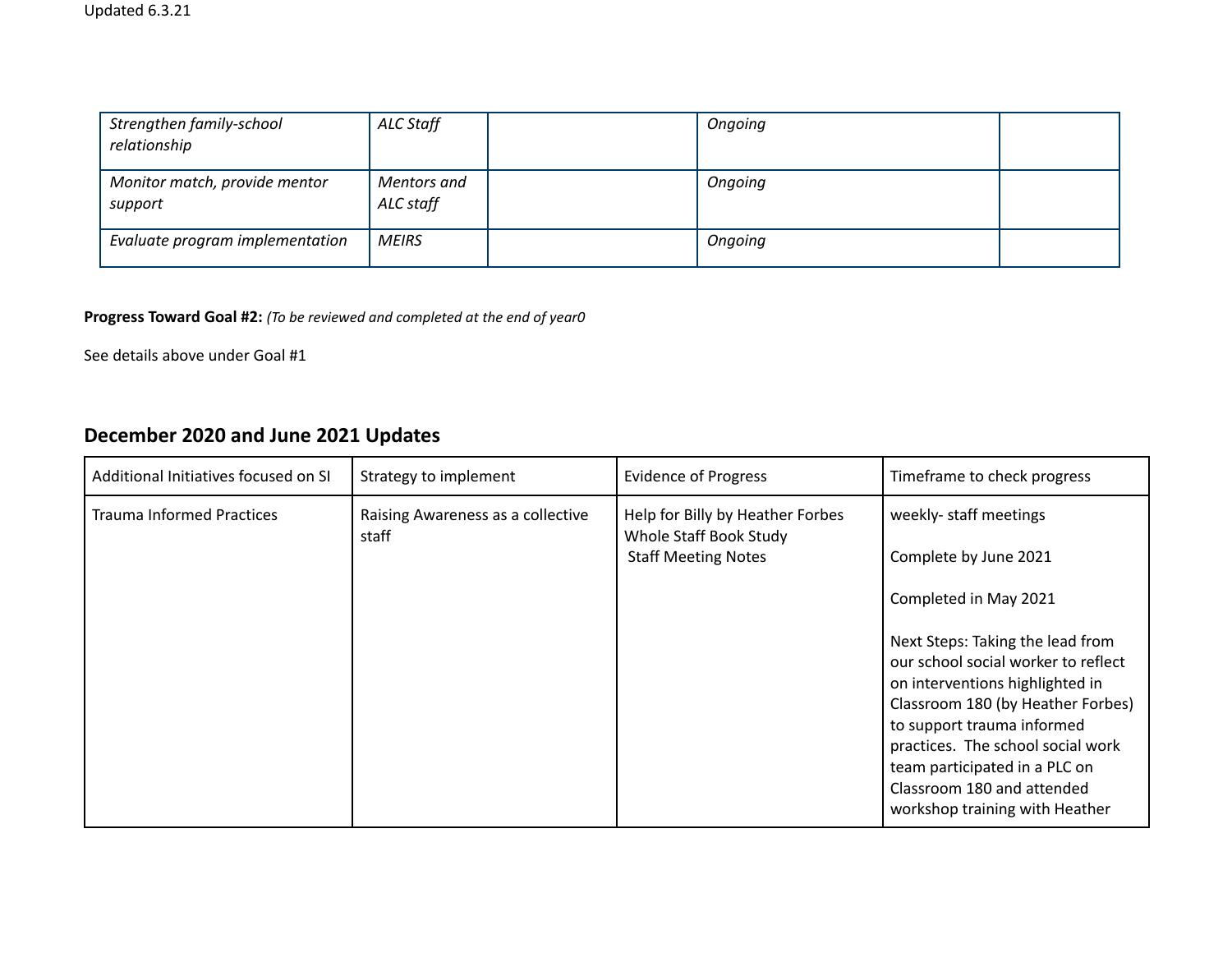|                              |                                                                                                                                |                                                                                                                                                                           | Forbes.                                                                                                                                                                                                 |
|------------------------------|--------------------------------------------------------------------------------------------------------------------------------|---------------------------------------------------------------------------------------------------------------------------------------------------------------------------|---------------------------------------------------------------------------------------------------------------------------------------------------------------------------------------------------------|
| Courses aligned to Standards | All Staff required to develop a<br>course syllabus that includes<br>reference to standards addressed<br>in their course        | Syllabus Templates started for<br>Semester 2 courses by Feb 2021<br>All courses before the end of June<br>2021                                                            | Start January/February 2021<br>through June 2021- Delayed due to<br>pandemic<br>Next Steps: Launched with staff in<br>May 2021- updated syllabus<br>format, 1st semester syllabus due<br>in August 2021 |
| Literacy Intervention        | Purchase Reading Plus - 25 seats                                                                                               | Staff have access to the virtual<br>training beginning in Dec 2020<br>Pilot with small number of students<br>from now - June 2021                                         | Monthly check-ins to adjust and<br>plan for Fall 2021<br>Completed with great results and<br>positive feedback from students<br>and staff. Will continue in 2021-22<br>SY                               |
| <b>PBIS</b>                  | consistency in language around<br>routine procedures on an on-going<br>basis (adjusted to distance<br>learning)                | routine communication with<br>students<br>Documents in google classrooms<br>showing the changes in<br>expectations<br>Embed in the system-this is how<br>they do business | Monthly - rotating subject at Staff<br>Meetings<br>Completed and will continue in<br>2021-22 SY                                                                                                         |
| Life Skills (SEL Curriculum) | Why Try program in place now, part<br>of the CASEL framework<br>resources are available but still in<br>initial implementation | Tara and Loretta can support the<br>staff to complete this work-Tara<br>can provide direction and Loretta<br>can support the staff capacity to<br>implement the content   | Monthly - rotating subject at Staff<br>Meeting<br>Completed and will continue in the<br>2021-22 SY                                                                                                      |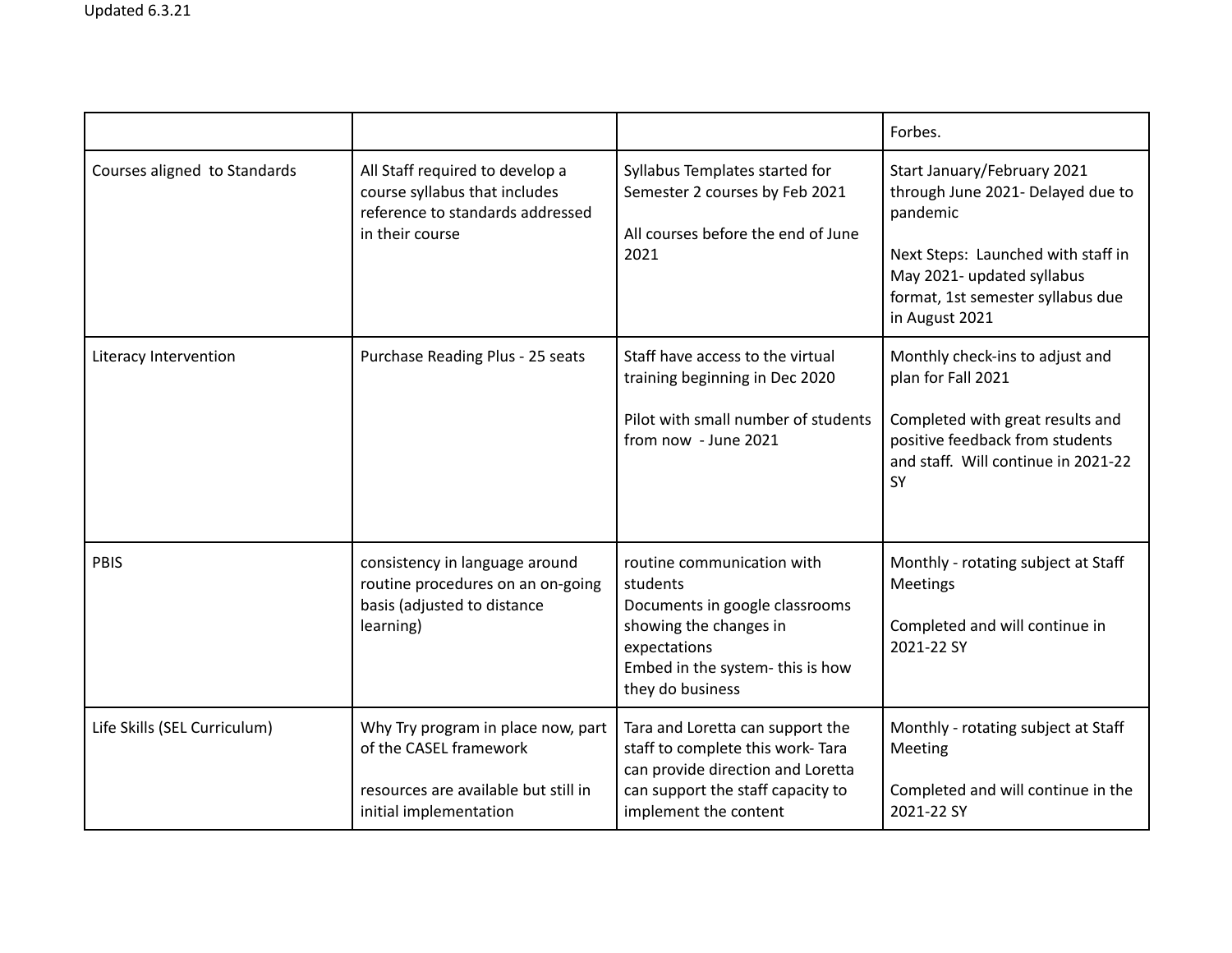|                                           | Staff is still working to incorporate<br>the standards into the curriculum<br>on a consistent basis<br>Over time the structure fell to the<br>sideline, working to bring that back |                                                                                                                                             | Next Steps: Loretta will continue to<br>deliver the lessons on scheduled<br>intervals. Staff will be present<br>during the lesson to build their own<br>capacity. Staff will then incorporate<br>the lesson content into their<br>classroom environment on an<br>ongoing basis. |
|-------------------------------------------|------------------------------------------------------------------------------------------------------------------------------------------------------------------------------------|---------------------------------------------------------------------------------------------------------------------------------------------|---------------------------------------------------------------------------------------------------------------------------------------------------------------------------------------------------------------------------------------------------------------------------------|
| Student and Parent/Guardian<br>Engagement | The shift to Distance Learning<br>highlighted the need to focus on<br>this area.                                                                                                   | Communication around the clock-<br>text, calls, REMIND, home visits<br><b>Celebrations -iMovie</b><br>Awards<br>Career and College Fair Day | Ongoing conversations- often daily<br>Completed and due to the<br>pandemic, individual<br>communication with students and<br>parents/guardians actually<br>increased during the 2020-21 SY.<br>This will continue to be a focus in<br>the 2021-22 SY.                           |

# **2021-22 SY Updates and Plan**

Root Cause: same as above, no changes at this time. The pandemic confirmed that this root cause is still an area of concern

| Initiatives to Continue          | Strategy to implement                                          | <b>Evidence of Progress</b>                                 | Timeframe to check progress |
|----------------------------------|----------------------------------------------------------------|-------------------------------------------------------------|-----------------------------|
| <b>Trauma Informed Practices</b> | Taking the lead from our school<br>social worker to reflect on | Pre and Post evaluation completed                           | September 2021 and May 2022 |
|                                  | interventions highlighted in                                   | Create a list of Interventions we use $\vert$ September-May |                             |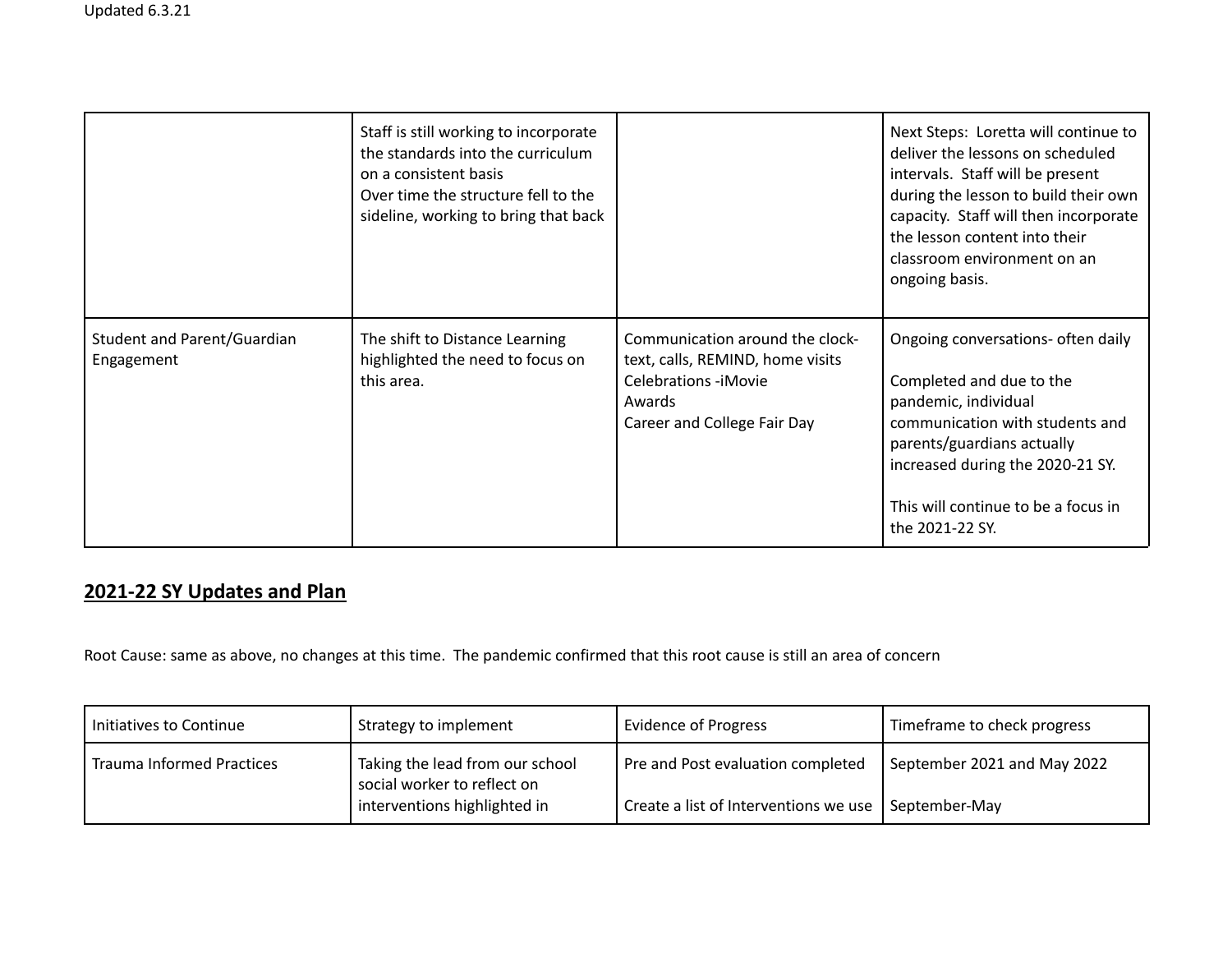|                              | Classroom 180 (by Heather Forbes)<br>to support trauma informed<br>practices. The school social work<br>team participated in a PLC on<br>Classroom 180 and attended<br>workshop training with Heather<br>Forbes | at this time and add 2 more we can<br>use school-wide. Share the list with<br>staff so they can be used as<br>needed. (i.e. classroom<br>environments being transformed<br>into student centered and grade<br>level appropriate settings as<br>needed) |                                                        |
|------------------------------|-----------------------------------------------------------------------------------------------------------------------------------------------------------------------------------------------------------------|--------------------------------------------------------------------------------------------------------------------------------------------------------------------------------------------------------------------------------------------------------|--------------------------------------------------------|
| Courses aligned to Standards | All Staff required to develop a<br>course syllabus that includes<br>reference to standards addressed in<br>their course- new format to<br>highlight standards alignment                                         | New Syllabus format being used by<br>staff<br>First Semester Syllabus due August<br>30, 2021 (Initial Implementation)<br>Second Semester Syllabus due in                                                                                               | Introduced April 2021<br>September 1st<br>December 1st |
|                              |                                                                                                                                                                                                                 | December 2021                                                                                                                                                                                                                                          |                                                        |
| Literacy Intervention        | Continue Reading Plus - 25 seats                                                                                                                                                                                | Initial Implementation data will be<br>reviewed at the end of the school<br>year to measure effectiveness                                                                                                                                              | <b>June 2021</b>                                       |
|                              |                                                                                                                                                                                                                 | Refresher training for staff                                                                                                                                                                                                                           | August 2021                                            |
|                              |                                                                                                                                                                                                                 | Continued use and implementation<br>in 2021-22 SY                                                                                                                                                                                                      | Quarterly data review of student<br>achievement        |
|                              |                                                                                                                                                                                                                 | Ongoing support from Reading Plus<br>consultant                                                                                                                                                                                                        | Ongoing through the 2021-22 SY                         |
| <b>PBIS</b>                  | Consistency in language around<br>routine procedures on an on-going<br>basis- daily expectations clarified                                                                                                      | Review expectations with students<br>at the start of the school year.                                                                                                                                                                                  | August/Sept 2021                                       |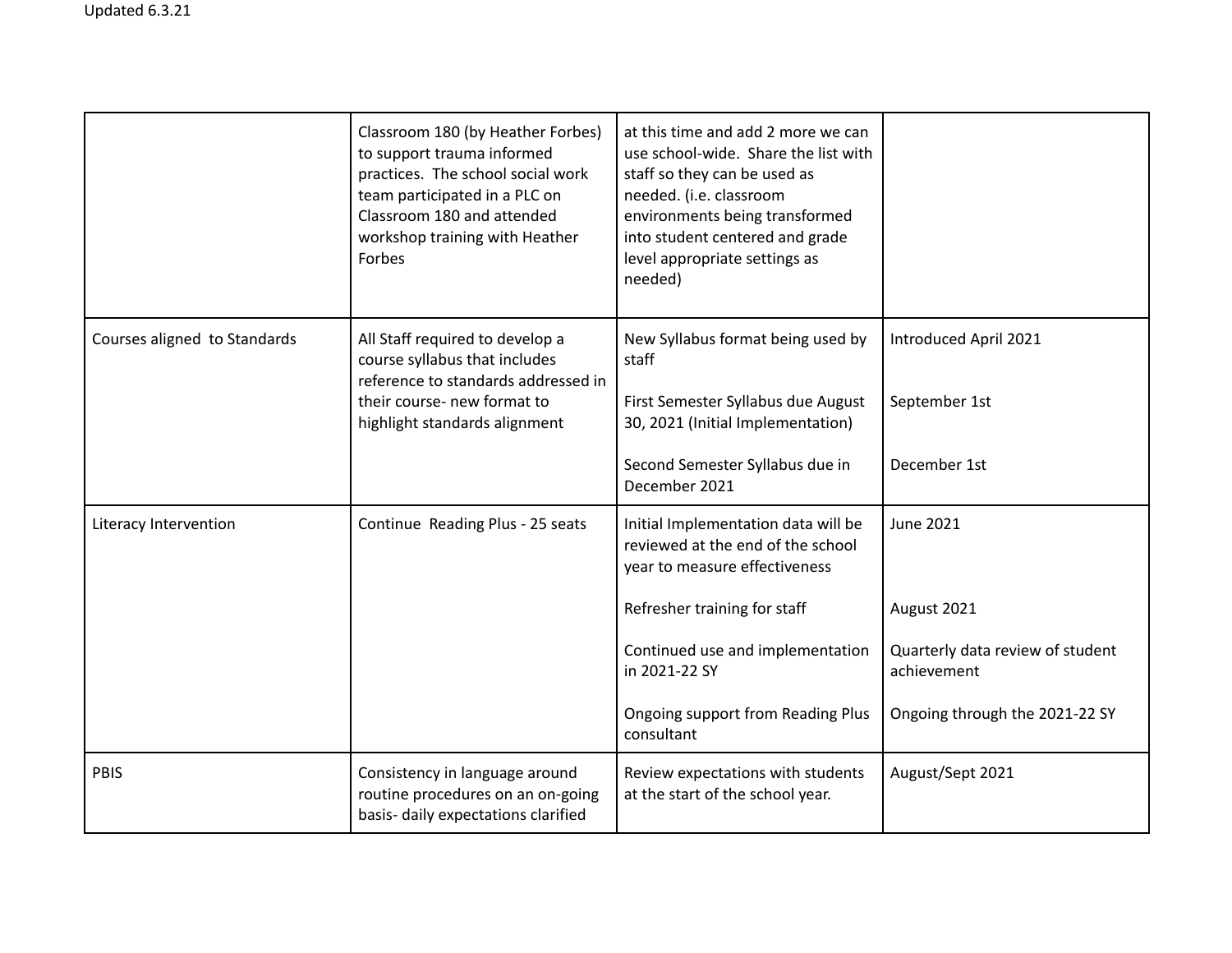|                                                  | with students                                                                                                                       | Continue to review data on a<br>quarterly basis with all staff<br>Monthly data review by Principal<br>and School Social Worker                                                                                                                                                                                                               | <b>Quarterly staff meetings</b><br>Monthly Principal and School Social<br>Worker meetings<br>Part of the Monthly rotation items<br>on the staff meeting agendas. |
|--------------------------------------------------|-------------------------------------------------------------------------------------------------------------------------------------|----------------------------------------------------------------------------------------------------------------------------------------------------------------------------------------------------------------------------------------------------------------------------------------------------------------------------------------------|------------------------------------------------------------------------------------------------------------------------------------------------------------------|
| Life Skills (SEL Curriculum)                     | Why Try program will continue, part<br>of the CASEL framework<br>This will be embed into the<br>instructional schedule for the year | Schedule of lesson delivery created<br>with school social worker to deliver<br>content.<br>Teachers are present during the<br>lessons<br>Teachers incorporate the skills into<br>their classroom environments on<br>an ongoing basis                                                                                                         | Part of the Monthly rotation items<br>on the staff meeting agendas.                                                                                              |
| <b>Student and Parent/Guardian</b><br>Engagement | This will continue to be an on-going<br>conversation with staff                                                                     | Communication around the clock-<br>text, calls, REMIND, home visits<br>Celebrations (parent)<br>Awards<br>Career and College Fair Day<br>(parent)<br>Ditch clean up schedule<br>Partner with Hemker Zoo<br>Tournaments (parent)<br>Greenhouse<br>"Grandma/Grandpa"<br>relationship with nursing<br>home or apartment<br>"Hobby Hour" Monthly | August-June                                                                                                                                                      |